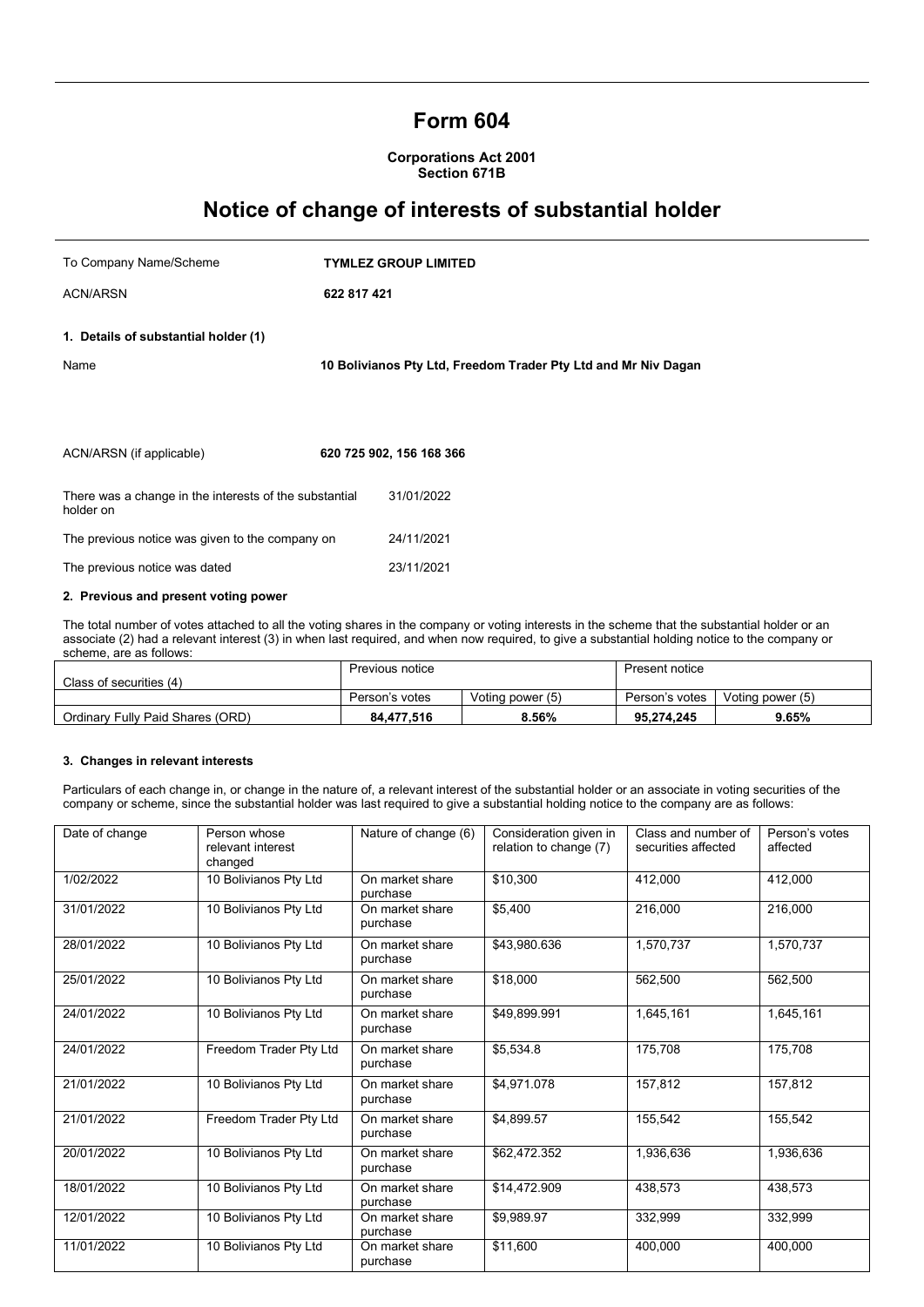| 10/01/2022 | 10 Bolivianos Pty Ltd | On market share<br>purchase | \$67,071.4602 | 2,220,584 | 2,220,584 |
|------------|-----------------------|-----------------------------|---------------|-----------|-----------|
| 06/01/2022 | 10 Bolivianos Pty Ltd | On market share<br>purchase | \$12.469.984  | 389.687   | 389.687   |
| 08/12/2021 | 10 Bolivianos Pty Ltd | On market share<br>purchase | \$8.099.99    | 261.290   | 261.290   |

## **4. Present relevant interests**

Particulars of each relevant interest of the substantial holder in voting securities after the change are as follows:

| Holder of relevant<br>Interest | Registered holder of<br>securities | Person entitled to be<br>registered as holder (8) | Nature of relevant<br>interest (6)                                                                | Class and<br>number of<br>securities | Person's votes |
|--------------------------------|------------------------------------|---------------------------------------------------|---------------------------------------------------------------------------------------------------|--------------------------------------|----------------|
| 10 Bolivianos Pty Ltd          | 10 Bolivianos Pty Ltd              | 10 Bolivianos Pty Ltd                             | Registered holder<br>pursuant to<br>$s608(1)(a)$ of the<br><b>Corporations Act</b><br>2001 (Cth). | 91,246,363<br><b>ORD</b>             | 91,246,363     |
| Freedom Trader Pty Ltd         | Freedom Trader Pty Ltd             | Freedom Trader Pty Ltd                            | Registered holder<br>pursuant to<br>$s608(1)(a)$ of the<br><b>Corporations Act</b><br>2001 (Cth). | 3,962,882<br><b>ORD</b>              | 3,962,882      |
| Mr Niv Dagan                   | Mr Niv Dagan                       | Mr Niv Dagan                                      | Registered holder<br>pursuant to<br>$s608(1)(a)$ of the<br><b>Corporations Act</b><br>2001 (Cth). | 65,000 ORD                           | 65.000         |

## **5. Changes in association**

The persons who have become associates (2) of, ceased to be associates of, or have changed the nature of their association (9) with, the substantial holder in relation to voting interests in the company or scheme are as follows:

| DOM<br><br>∶N/AI<br>applicable<br>Nar<br>and<br>me<br>NG.<br>' AL<br>- גי | association<br>Natur<br>.<br>. |
|---------------------------------------------------------------------------|--------------------------------|
| N/A                                                                       | .n/P                           |

#### **6. Addresses**

The addresses of persons named in this form are:

| Name                   | <b>Address</b>                           |
|------------------------|------------------------------------------|
| 10 Bolivianos Pty Ltd  | 24 Omar Street, Caulfield South VIC 3162 |
| Freedom Trader Pty Ltd | 24 Omar Street, Caulfield South VIC 3162 |
| Mr Niv Dagan           | 24 Omar Street, Caulfield South VIC 3162 |

#### **Signature**

print name **Niv Dagan <b>CAPACITY** Capacity Director

**sign here** en el est

Date 01/02/2022

## **DIRECTIONS**

- (1) If there are a number of substantial holders with similar or related relevant interests (eg. a corporation and its related corporations, or the manager and trustee of an equity trust), the names could be included in an annexure to the form. If the relevant interests of a group of persons are essentially similar, they may be referred to throughout the form as a specifically named group if the membership of each group, with the names and addresses of members is clearly set out in paragraph 6 of the form.
- (2) See the definition of "associate" in section 9 of the Corporations Act 2001.
- (3) See the definition of "relevant interest" in sections 608 and 671B(7) of the Corporations Act 2001.
- (4) The voting shares of a company constitute one class unless divided into separate classes.
- (5) The person's votes divided by the total votes in the body corporate or scheme multiplied by 100.
- (6) Include details of:
- (a) any relevant agreement or other circumstances because of which the change in relevant interest occurred. If subsection 671B(4) applies, a copy of any document setting out the terms of any relevant agreement, and a statement by the person giving full and accurate details of any contract, scheme or arrangement, must accompany this form, together with a written statement certifying this contract, scheme or arrangement; and
- (b) any qualification of the power of a person to exercise, control the exercise of, or influence the exercise of, the voting powers or disposal of the securities to which the relevant interest relates (indicating clearly the particular securities to which the qualification applies).